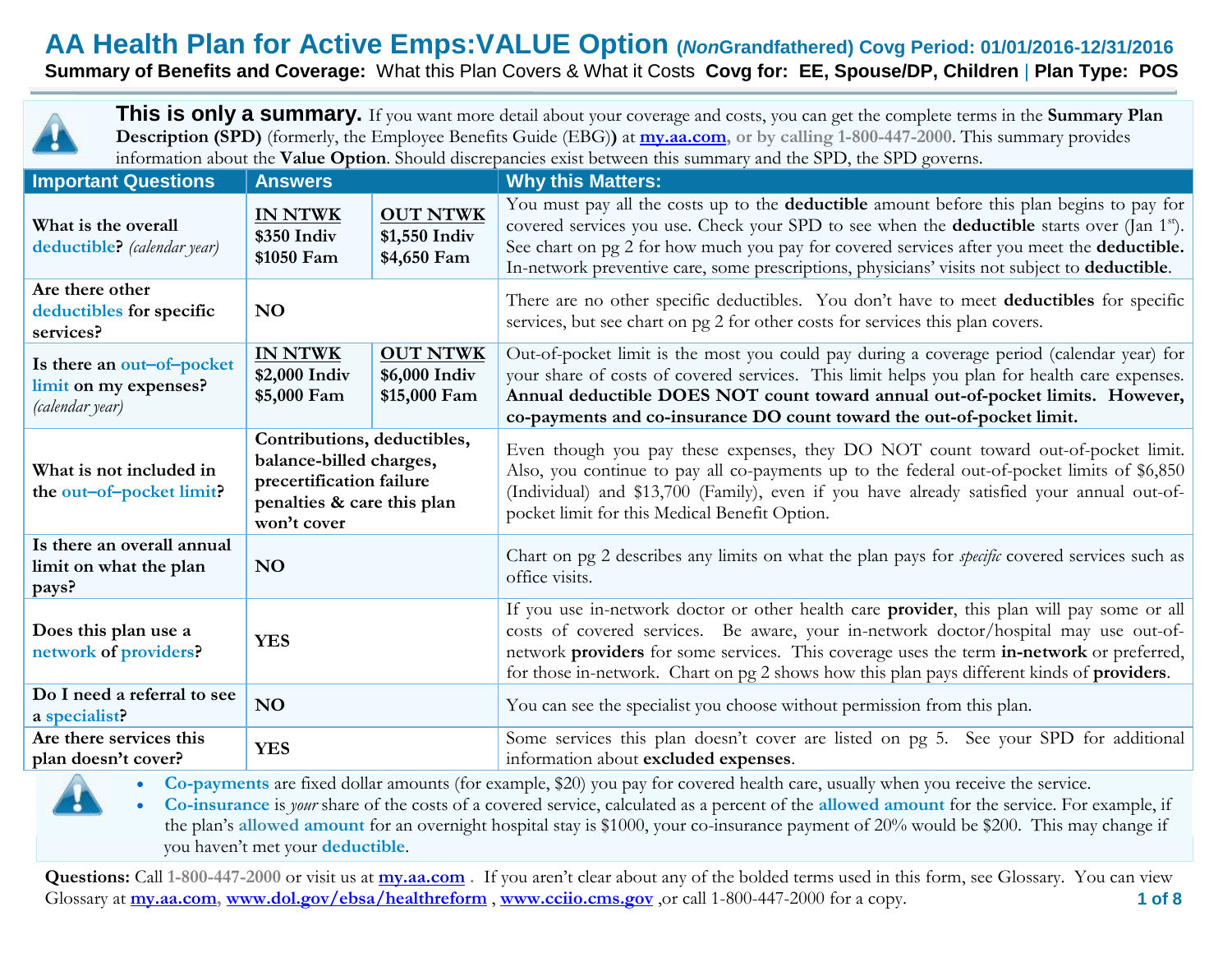# **AA Health Plan for Active Emps:VALUE Option (***Non***Grandfathered) Covg Period: 01/01/2016-12/31/2016**

**Summary of Benefits and Coverage:** What this Plan Covers & What it Costs **Covg for: EE, Spouse/DP, Children** | **Plan Type: POS**



 The amount the plan pays for covered services is based on the **allowed amount**. If an out-of-network **provider** charges more than the **allowed amount**, you may have to pay the difference. For example, if an out-of-network hospital charges \$1,500 for an overnight stay and the **allowed amount** is \$1,000, you may have to pay the \$500 difference. (This is called **balance billing**.)

This plan may encourage you to use in-network **providers** by charging you lower **deductibles**, **co-payments** and **co-insurance** amounts.

|                                       |                                                                                             | Your cost if you use an |                                          |                                                                           |  |
|---------------------------------------|---------------------------------------------------------------------------------------------|-------------------------|------------------------------------------|---------------------------------------------------------------------------|--|
| <b>Common</b><br><b>Medical Event</b> | <b>Services You May Need</b>                                                                |                         | <b>Out-of-network</b><br><b>Provider</b> | <b>Limitations &amp; Exceptions</b>                                       |  |
|                                       | Primary care visit to treat injury or illness                                               | \$20                    | 40%                                      | In-network not subject to deductible, and does                            |  |
| If you visit a health                 | Specialist visit                                                                            | \$40                    | 40%                                      | count toward out-of-pocket limit In-network                               |  |
| care provider's office<br>or clinic   | Other practitioner office visit                                                             | \$40                    | 40%                                      | preventive paid at 100%<br>Out-of-network pays after deductible met, and  |  |
|                                       | Preventive care/screening/immunization                                                      | No charge               | 40%                                      | does count toward out-of-pocket limit                                     |  |
|                                       | Diagnostic test (xray, lab work), at hospital                                               | 20%                     | 40%                                      | Pays after deductible met                                                 |  |
|                                       | Imaging (CT/PET scans, MRIs), at hospital                                                   | 20%                     | 40%                                      | Pays after deductible met                                                 |  |
| If you have a test                    | Diagnostic test (xray, lab work), if non<br>hospital-based (e.g., dr's office, imaging ctr) | No charge               | 40%                                      | Out-of-network pays after deductible<br>met                               |  |
|                                       | Imaging (CT/PET scans, MRIs, if non<br>hospital-based (e.g., dr's office, imaging ctr)      | No charge               | 40%                                      | Out-of-network pays after deductible met                                  |  |
| If you need drugs to                  | Generic Rx: Long-term Rx must be filled                                                     | <b>RETAIL</b>           | <b>RETAIL</b>                            | Co-insurance not subject to deductible                                    |  |
| treat your illness or                 | via Mail Order or at Safeway or at CVS                                                      | 20% (\$10/\$40)         | \$10                                     | and applies to out-of-pocket limit                                        |  |
| condition. Other                      | starting with 4 <sup>th</sup> fill; else you pay 50%; see                                   |                         | Paid based on                            | Co-payment counts toward out-of-pocket limit                              |  |
| limitations may apply.                | www.express-scripts.com                                                                     |                         | Express Scripts'                         | Out-of-network mail order Rx is not                                       |  |
| More info about<br>prescription drug  | Retail (30-day supply)<br>Mail Order (90-day supply)                                        | <b>MAIL ORDER</b>       | discounted price                         | covered<br>Some Rx require Prior Auth                                     |  |
| coverage at                           | \$ amts are min and max you pay per Rx                                                      | $20\%$ (\$5/\$80)       | <b>MAIL ORDER</b>                        |                                                                           |  |
| my.aa.com or                          |                                                                                             |                         | Not covered                              |                                                                           |  |
| www.express-                          | Preferred Brand (Formulary) Rx: Long-term                                                   | <b>RETAIL</b>           | <b>RETAIL</b>                            | Not subject to deductible and counts toward                               |  |
| scripts.com                           | Rx must be filled via Mail Order or at                                                      | 30% (\$20/\$75)         | $30\%$ (\$20/\$75)                       | out-of-pocket limit                                                       |  |
|                                       | Safeway or at CVS starting with 4 <sup>th</sup> fill, else                                  |                         | Paid based on                            | Some Rx require Prior Auth                                                |  |
|                                       | you pay 50%; see www.express-scripts.com                                                    |                         | <b>Express Scripts</b>                   | If you select preferred brand drug when a                                 |  |
|                                       | Retail (30-day supply)                                                                      |                         | discounted price                         | generic's available, you pay retail generic 30%                           |  |
|                                       | Mail Order (90-day supply)                                                                  | <b>MAIL ORDER</b>       |                                          | (mail order generic 20%) plus cost difference                             |  |
|                                       | \$ amts referenced are min and max you                                                      | $30\%$ (\$40/\$150)     | <b>MAIL ORDER</b>                        | between generic and preferred brand                                       |  |
|                                       | pay per Rx                                                                                  |                         | Not covered                              | Certain brand Rx are not covered, check<br><b>Express Scripts website</b> |  |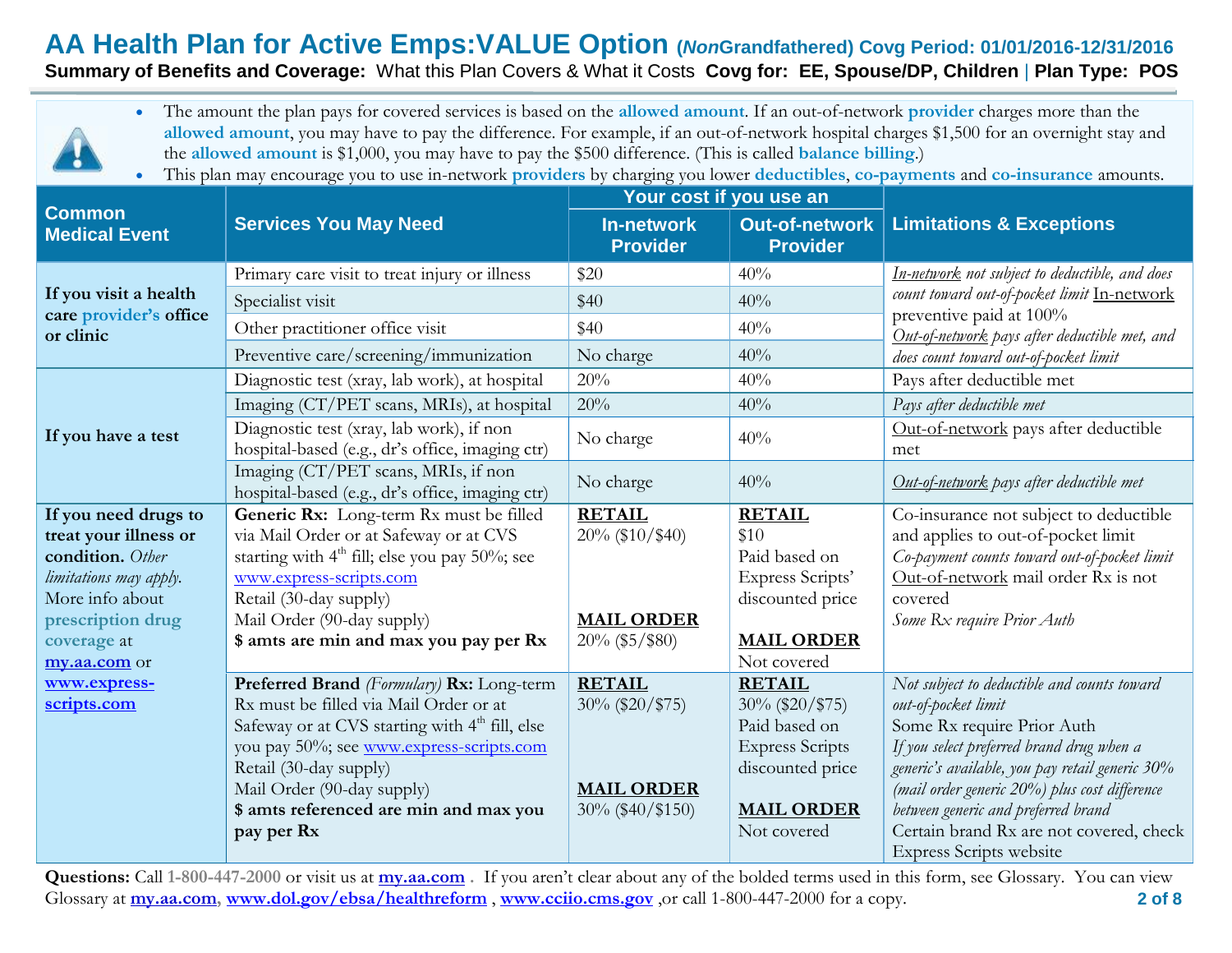## **AA Health Plan for Active Emps:VALUE Option (***Non***Grandfathered) Covg Period: 01/01/2016-12/31/2016 Summary of Benefits and Coverage:** What this Plan Covers & What it Costs **Covg for: EE, Spouse/DP, Children** | **Plan Type: POS**

| <b>Common</b>                                                                                                                                      |                                                                                                                                                                                                                                                                                                              | Your cost if you use an                                                          |                                                                                                                                |                                                                                                                                                                                                                                                                                                                                                                        |  |
|----------------------------------------------------------------------------------------------------------------------------------------------------|--------------------------------------------------------------------------------------------------------------------------------------------------------------------------------------------------------------------------------------------------------------------------------------------------------------|----------------------------------------------------------------------------------|--------------------------------------------------------------------------------------------------------------------------------|------------------------------------------------------------------------------------------------------------------------------------------------------------------------------------------------------------------------------------------------------------------------------------------------------------------------------------------------------------------------|--|
| <b>Medical Event</b>                                                                                                                               | <b>Services You May Need</b>                                                                                                                                                                                                                                                                                 | <b>In-network</b><br><b>Provider</b>                                             | <b>Out-of-network</b><br><b>Provider</b>                                                                                       | <b>Limitations &amp; Exceptions</b>                                                                                                                                                                                                                                                                                                                                    |  |
| If you need drugs to<br>treat your illness or<br>condition. Other<br>limitations may apply-<br>More info about<br>prescription drug<br>coverage at | Non-preferred brand (Non-Formulary) Rx:<br>Long-term Rx must be filled via Mail Order<br>or at Safeway or at CVS starting with 4 <sup>th</sup> fill;<br>else, you pay 50%; see www.express-<br>scripts.com<br>Retail (30-day supply)<br>Mail Order (90-day supply)<br>\$ amts are min and max you pay per Rx | <b>RETAIL</b><br>50% (\$35/\$90)<br><b>MAIL ORDER</b><br>50% (\$70/\$180)        | <b>RETAIL</b><br>50% (\$35/\$90);<br>Paid based on<br>Express Script's<br>discounted price<br><b>MAIL ORDER</b><br>Not covered | Not subject to deductible and counts toward out-<br>of-pocket limit<br>Some Rx require Prior Auth<br>If you select non-preferred brand drug when<br>generic's available, you pay retail generic 30%<br>(mail order generic 20%) plus cost difference<br>between generic and non-preferred brand)<br>Certain brand Rx are not covered, check<br>Express Scripts website |  |
| my.aa.com or<br>www.express-<br>scripts.com                                                                                                        | Specialty Rx RETAIL: Some Long-term<br>Rx must be filled via Accredo or at Safeway<br>or at CVS starting with 4 <sup>th</sup> fill, else you pay<br>50%; see www.express-scripts.com<br>Retail (30-day supply)<br>\$ amts are min and max you pay per Rx                                                     | Preferred Brand:<br>$30\%$ (\$20/\$75)<br>Non-Preferred Brand:<br>50%(\$35/\$90) | Not covered                                                                                                                    | Not subject to the deductible and counts toward<br>out-of-pocket limit<br>Co-payment counts toward out-of-<br>pocket limit<br>You must fill these specialty $Rx$ from an in-<br>network retail pharmacy or Accredo<br>Certain brand Rx are not covered, check<br>Express Scripts website                                                                               |  |
|                                                                                                                                                    | <b>Specialty Rx MAIL ORDER:</b><br>Mail Order from Accredo or at Safeway or at<br>CVS; else you pay 50%<br>(90-day supply)<br>See www.express-scripts.com<br>\$ amts are min and max you pay per Rx                                                                                                          | Preferred Brand<br>30% (\$40/\$150)<br>Non-Preferred Brand<br>50% (\$70/\$180)   | Not covered                                                                                                                    | Not subject to deductible and counts<br>toward out-of-pocket limit<br>You must fill these specialty Rx from Accredo<br>Certain brand Rx are not covered, check<br>Express Scripts website                                                                                                                                                                              |  |
|                                                                                                                                                    | Facility fee (e.g., ambulatory surgery center)                                                                                                                                                                                                                                                               | 20%                                                                              | 40%                                                                                                                            | Pays after deductible met                                                                                                                                                                                                                                                                                                                                              |  |
| If you have<br>outpatient surgery                                                                                                                  | Physician/surgeon fees                                                                                                                                                                                                                                                                                       | 20%                                                                              | 40%                                                                                                                            | Pays after deductible met                                                                                                                                                                                                                                                                                                                                              |  |
| If you need<br>immediate medical<br>attention cont'd                                                                                               | Emergency room services                                                                                                                                                                                                                                                                                      | \$100 co-payment<br>plus 20% allowed<br>on<br>full billed amount                 | \$100 co-payment<br>plus 20% allowed<br>on<br>full billed amount                                                               | \$100 co-payment counts toward out-of-<br>pocket<br>Co-insurance pays after deductible met                                                                                                                                                                                                                                                                             |  |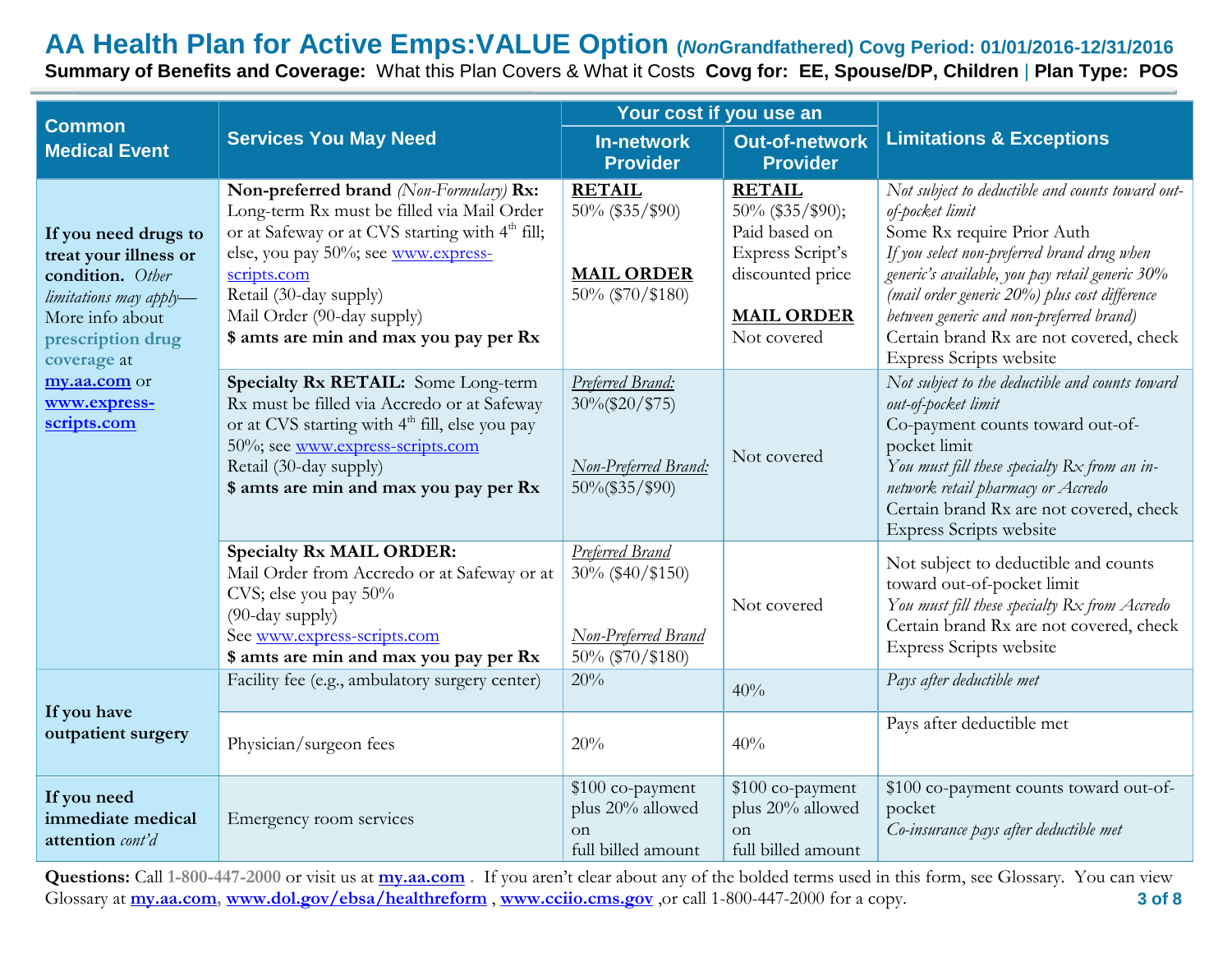## **AA Health Plan for Active Emps:VALUE Option (***Non***Grandfathered) Covg Period: 01/01/2016-12/31/2016 Summary of Benefits and Coverage:** What this Plan Covers & What it Costs **Covg for: EE, Spouse/DP, Children** | **Plan Type: POS**

| <b>Common</b>                                                                   |                                                                                                          | Your cost if you use an                                       |                                          |                                                                                                                                                                     |  |
|---------------------------------------------------------------------------------|----------------------------------------------------------------------------------------------------------|---------------------------------------------------------------|------------------------------------------|---------------------------------------------------------------------------------------------------------------------------------------------------------------------|--|
| <b>Services You May Need</b><br><b>Medical Event</b>                            |                                                                                                          | <b>In-network</b><br><b>Provider</b>                          | <b>Out-of-network</b><br><b>Provider</b> | <b>Limitations &amp; Exceptions</b>                                                                                                                                 |  |
| If you need                                                                     | Emergency medical transportation                                                                         | No charge                                                     | No charge                                | Not subject to deductible                                                                                                                                           |  |
| immediate medical<br>attention cont'd                                           | Urgent care (e.g., "anytime" walk-in clinics)<br>including visit, lab, xray, other<br>testing/treatment) | \$40                                                          | 40%                                      | Co-insurance pays after deductible met<br>Co-payment does count toward out-of-<br>pocket limit                                                                      |  |
| If you have a                                                                   | Facility fee (e.g., hospital room, ancillary                                                             | 20%                                                           | 40%                                      | Pays after deductible met                                                                                                                                           |  |
| hospital stay                                                                   | Physician/surgeon fee                                                                                    | 20%                                                           | 40%                                      | Pays after deductible met                                                                                                                                           |  |
|                                                                                 | Mental/Behavioral health inpatient services                                                              | 20%                                                           | 40%                                      | Pays after deductible met<br>Inpatient requires precertification                                                                                                    |  |
| If you have mental<br>health, behavioral<br>health, or substance<br>abuse needs | Mental/Behavioral health outpatient services                                                             | <b>PCP-\$20</b><br>Specialist-\$40<br>other providers-<br>20% | 40%                                      | In-network PCP & Specialist visits not subject<br>to deductible<br>Co-payment does count toward out-of-<br>pocket limit<br>Other expenses, pay after deductible met |  |
|                                                                                 | Substance use disorder outpatient services                                                               | PCP-\$20;<br>Specialist-\$40;<br>other providers-<br>20%      | 40%                                      | In-network PCP & Specialist visits not<br>subject to deductible<br>Co-payment does count toward out-of-pocket<br>limit                                              |  |
|                                                                                 | Substance use disorder inpatient services                                                                | 20%                                                           | 40%                                      | Pays after deductible met<br>Inpatient requires precertification                                                                                                    |  |
| If you, your<br>spouse/DP, or your                                              | Routine prenatal care                                                                                    | No charge                                                     | 40%                                      | Out-of-network pays after deductible<br>met                                                                                                                         |  |
| dependent daughter<br>is pregnant                                               | Delivery and postnatal care (dr's fee only)                                                              | \$150 co-payment                                              | 40%                                      | Co-payment does count toward out-of-pocket                                                                                                                          |  |
|                                                                                 | All inpatient hospital services, anesthesia,<br>lab, x-ray, etc.                                         | 20%                                                           | 40%                                      | Pays after deductible met<br>Inpatient requires precertification                                                                                                    |  |
| If you need help                                                                | Home health care                                                                                         | 20%                                                           | 40%                                      | Pays after deductible met                                                                                                                                           |  |
| recovering or have                                                              | Rehabilitation services                                                                                  | 20%                                                           | 40%                                      | Pays after deductible met                                                                                                                                           |  |
| other special health<br>needs<br>Continued on next page                         | Habilitation services                                                                                    | Not covered                                                   | Not covered                              | The plan does not cover this service, see<br>excluded expenses                                                                                                      |  |
|                                                                                 | Skilled nursing care up to 60 days per illness                                                           | 20%                                                           | 40%                                      | Pays after deductible met                                                                                                                                           |  |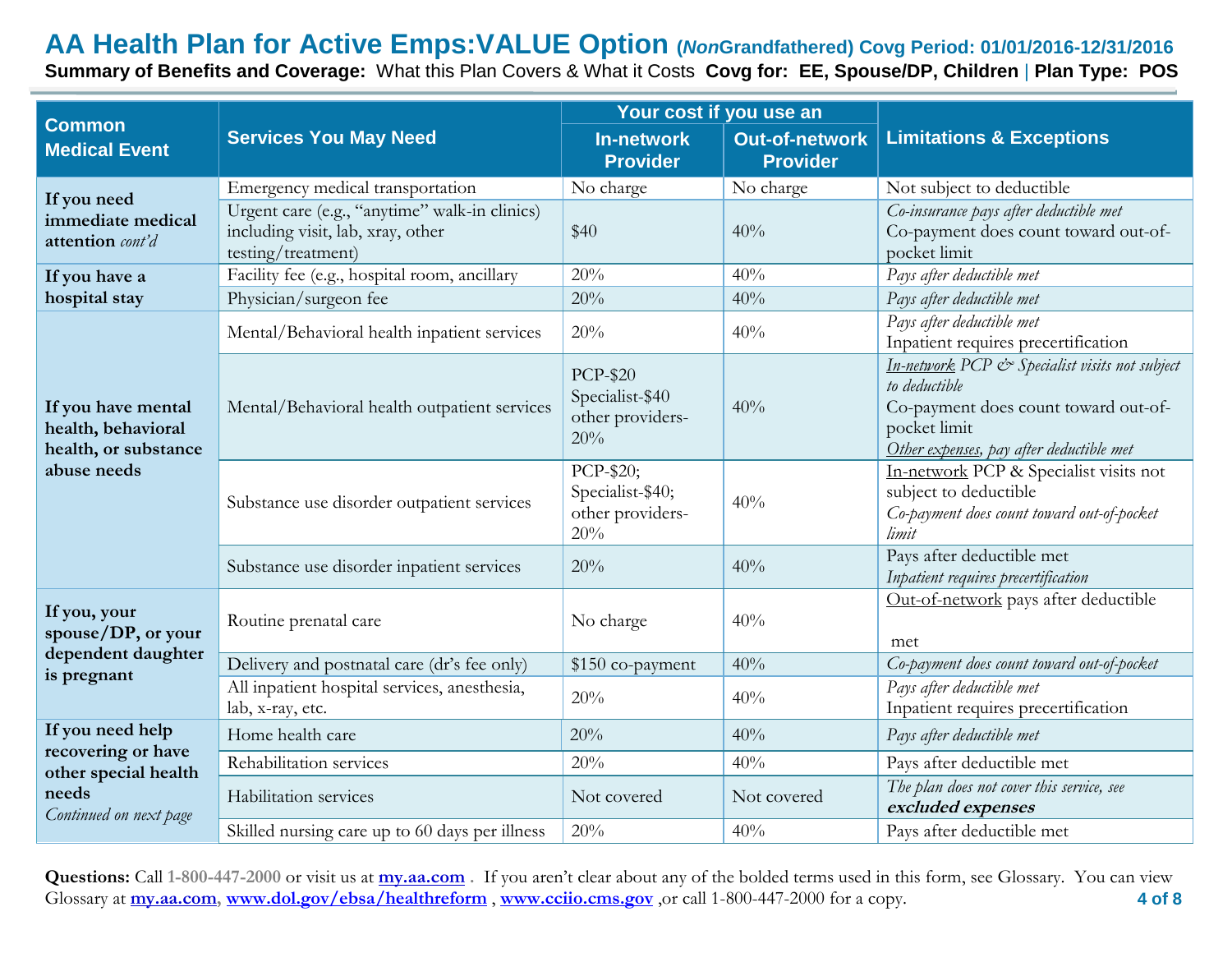## **AA Health Plan for Active Emps:VALUE Option (***Non***Grandfathered) Covg Period: 01/01/2016-12/31/2016 Summary of Benefits and Coverage:** What this Plan Covers & What it Costs **Covg for: EE, Spouse/DP, Children** | **Plan Type: POS**

| other special health                      | Durable medical equipment              | 20%         | 40%         | Pays after deductible met                       |
|-------------------------------------------|----------------------------------------|-------------|-------------|-------------------------------------------------|
| needs, cont'd                             | Hospice service                        | $20\%$      | 40%         | Pays after deductible met                       |
|                                           | contact lenses<br>Eye exam, eyeglasses | Not covered | Not covered | Paid Under Vision Benefit, IF you elected it    |
| If your child needs<br>dental or eye care | Dental check-up                        | Not covered | Not covered | Paid under Dental Benefit, IF you<br>elected it |

| <b>Excluded Services &amp; Other Covered Services:</b> |                                                                                                                |                                   |  |  |
|--------------------------------------------------------|----------------------------------------------------------------------------------------------------------------|-----------------------------------|--|--|
|                                                        | Services Your Plan Does NOT Cover (This isn't a complete list. Check your SPD for other excluded services.     |                                   |  |  |
| Cosmetic surgery and treatment<br>Long term care       | Dental care, unless for TMJD, accidental<br>injury, or fracture/dislocation of jaw                             | Habilitation services             |  |  |
|                                                        | Routine eye care                                                                                               | Routine foot care                 |  |  |
|                                                        | Other Covered Services (This isn't a complete list. Check your SPD for other covered services and your costs.) |                                   |  |  |
| • Acupuncture                                          | Bariatric surgery (limit one procedure for the                                                                 | Chiropractic care                 |  |  |
| • Infertility medications $$15,000$ maximum            | life of the patient's participation in the Plan)                                                               | Home health care                  |  |  |
| limit for life of the patient's participation in       | Certain TMJD treatments<br>$\bullet$                                                                           | $\bullet$ Virtual doctor's visits |  |  |
| the Plan)                                              | • Hearing aids (\$3500 per aid, original and                                                                   |                                   |  |  |
|                                                        | replacement, paid once every 36 months)                                                                        |                                   |  |  |

## **Your Rights to Continue Coverage:**

If you lose coverage under the plan, then depending upon the circumstances, Federal and State laws may provide protections that allow you to keep health coverage. Any such rights may be limited in duration and will require you to pay a premium, which may be significantly higher than the premium you pay while covered under this plan. Other limitations on your rights to continue coverage may also apply. For more information on your rights to continue coverage, contact the plan at 1- 800-447-2000. You may also contact your state insurance department, the U.S. Dept of Labor, Employee Benefits Security Administration at 1-866-444-3272/ [www.dol.gov/ebsa](http://www.dol.gov/ebsa) , or the U.S. Dept of Health and Human Services at 1-877-267-2323 x61565/ [www.cciio.cms.gov](http://www.cciio.cms.gov/) .

## **Your Grievance and Appeals Rights:**

If you have a complaint or are dissatisfied with a denial of coverage for claims under your plan, you may be able to **appeal** or file a **grievance**. For questions about your rights, this notice, or assistance, you can contact:

- American Airlines, Inc. HR Services, at 1-800-447-2000 (or chat with HR Services on **my.aa.com**)
- American Airlines, Inc. Benefits Compliance at 1-817-967-1412 (via facsimile at 1-817-967-6335) or via email at albert.garcia@aa.com
- U.S. Department of Labor, Employee Benefits Security Administration at 1-866-444-EBSA (3272) or [www.dol.gov/ebsa/healthreform](http://www.dol.gov/ebsa/healthreform)
- Additionally, your state consumer assistance program (if applicable for your state) can help you file your appeal. A list of states with Consumer Assistance Programs is available at [www.dol.gov/ebsa/healthreform](http://www.dol.gov/ebsa/healthreform) and at<http://cciio.cms.gov/programs/consumer/capgrants/index.html> .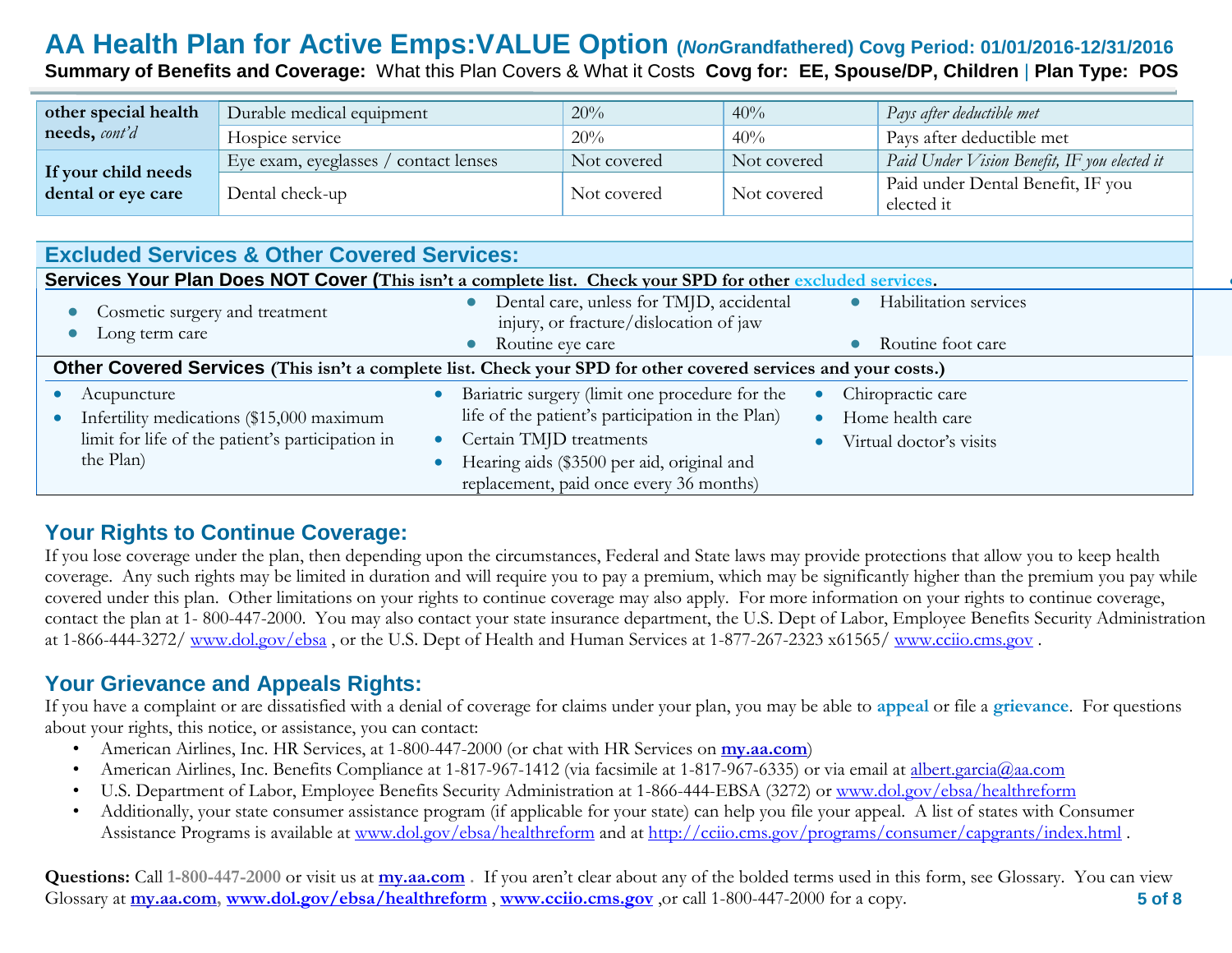#### **Does this Coverage Provide Minimum Essential Coverage?**

The Affordable Care Act requires most people to have health care coverage that qualifies as "minimum essential coverage." **This plan does provide minimum essential coverage.** 

## **Does this Coverage Meet the Minimum Value Standard?**

In order for certain types of health coverage (for example, individually purchased insurance or job-based coverage) to qualify as minimum essential coverage, the plan must pay, on average, at least 60 percent of allowed charges for covered services. This is called the "minimum value standard." **This health coverage does meet the minimum value standard for the benefits it provides.** 

## **Health Reimbursement Account (HRA) (formerly referred to as Health Incentive Account (HIA)**

If you (or your spouse/DP) participate in the WebMD wellness program and earn wellness rewards, we will place those reward funds in your HRA account with Aon Hewitt's Your Savings Account (YSA). You can use the funds to pay for health-related items not paid by your medical, dental or vision coverage (deductibles, out-of-pocket amounts, etc.) **You must use all the funds in your HCFSA before you can access the funds in this HRA. Also, you can access these funds only up to the amounts actually deposited into the HRA. Any unused funds in your Health Incentive Account (HIA) will be transferred to your HRA.**

## **Health Care Flexible Spending Account (HCFSA)**

From payroll deductions throughout the year, you can set aside pre-tax funds that go into your YSA HCFSA. These funds may be used to reimburse you for health-related expenses such as deductibles, out-of-pocket amounts, etc. As soon as you make your first contribution through payroll deduction each year, the full amount of your elected HCFSA account is available for use. **For 2016, the maximum amount you can deposit into your HCFSA is \$2,550.**

### **Language Access Services:**

If you need translation of this document, help is available: SPANISH (Español): Para obtener asistencia en Español, llame al 800-447-2000 TAGALOG (Tagalog): Kung kailangan ninyo ang tulong sa Tagalog tumawag sa 800-447-2000 CHINESE (中文): 如果需要中文的帮助,请拨打这个号码 800-447-2000 NAVAJO (Dine): Dinek'ehgo shika at'ohwol ninisingo, kwiijigo holne' 800-447-2000

–––––––––––––––––––––*To see examples of how this plan might cover costs for a sample medical situation, see the next page.–––––––––––*–––––––––––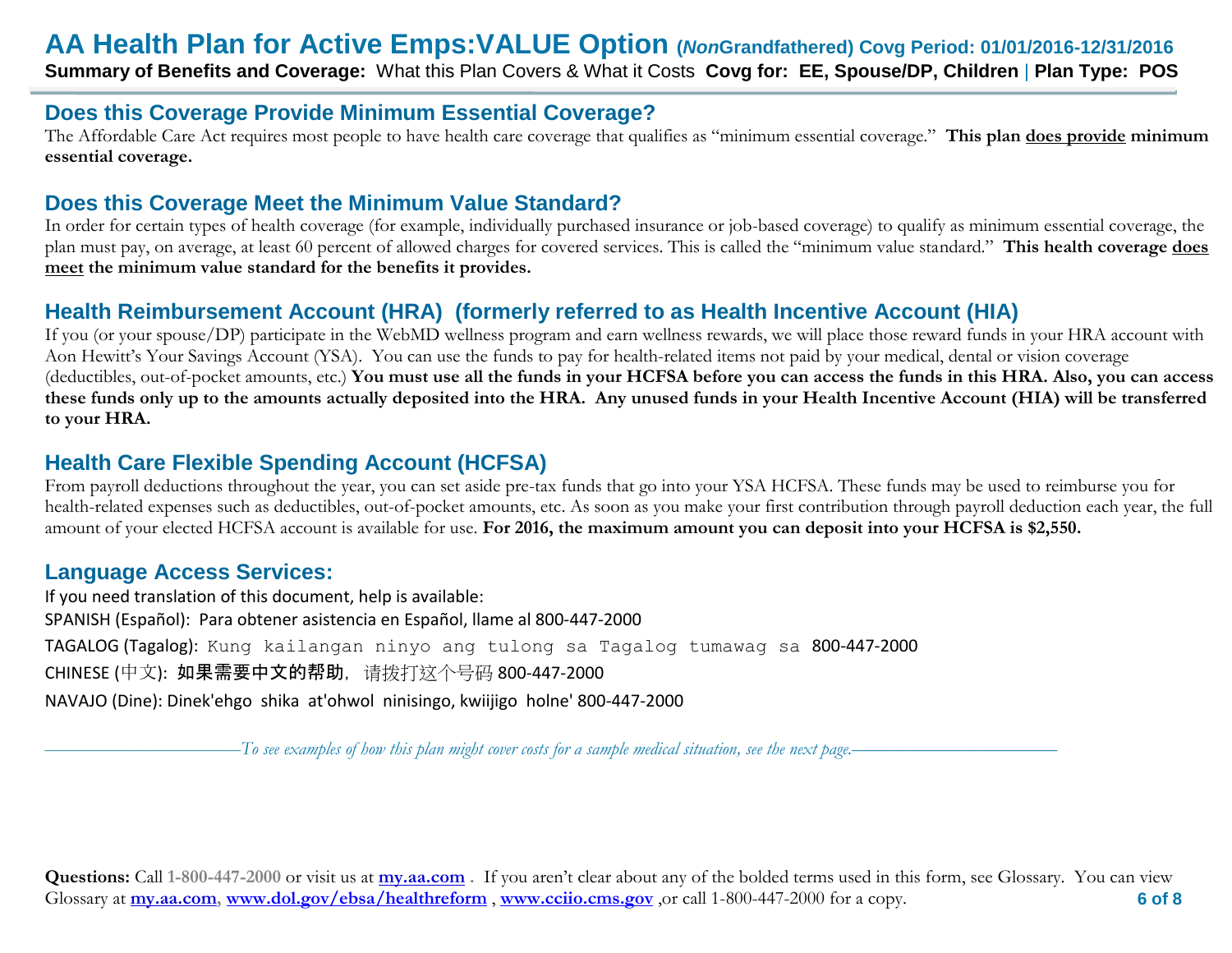## **Grp Life/Hlth Pln AAGCorp Subs:VALUEOption(***Non***Grandfathered) Covg Period 01/01/2016-12/31/2016**

**Coverage Examples Covg for: EE, Spouse/DP, Children** | **Plan Type: PPO**

# **About these Coverage Examples:**

These examples show how this plan might cover medical care in given situations. Use these examples to see, in general, how much financial protection a sample patient might get if they are covered under different plans.



#### **Having a baby** (normal delivery)

- Amount owed to providers: \$7,540
- **Plan pays** \$5380
- **Patient pays** \$2160

#### **Sample care costs:**

| vered under different plans.                      |                                                                                                                                                                                                                                                                                                                                                                                                                                                                                                                                                                                                                                                                                                                                                                                                                                                                                                                              |                                     |                                                                                                                                                                       |  |
|---------------------------------------------------|------------------------------------------------------------------------------------------------------------------------------------------------------------------------------------------------------------------------------------------------------------------------------------------------------------------------------------------------------------------------------------------------------------------------------------------------------------------------------------------------------------------------------------------------------------------------------------------------------------------------------------------------------------------------------------------------------------------------------------------------------------------------------------------------------------------------------------------------------------------------------------------------------------------------------|-------------------------------------|-----------------------------------------------------------------------------------------------------------------------------------------------------------------------|--|
|                                                   |                                                                                                                                                                                                                                                                                                                                                                                                                                                                                                                                                                                                                                                                                                                                                                                                                                                                                                                              |                                     |                                                                                                                                                                       |  |
|                                                   |                                                                                                                                                                                                                                                                                                                                                                                                                                                                                                                                                                                                                                                                                                                                                                                                                                                                                                                              |                                     | Medical Equipment and Supplies                                                                                                                                        |  |
|                                                   | <b>Sample care costs:</b><br>Hospital charges (mother; precert'ed)<br>\$2,700<br>Prescriptions $(10@$150ea)$<br>Routine obstetric care<br>\$2,100<br>Hospital charges (baby)*<br>\$900<br>Anesthesia<br>\$900<br>This is<br>\$500<br>Laboratory tests<br>not a cost<br>Laboratory tests<br>Prescriptions (4@\$50ea)<br>\$200<br>estimator.<br>Radiology<br>\$200<br>Total<br>Vaccines, other preventive**<br>\$40<br>Total<br>\$7,540<br><b>Patient pays:</b><br>Deductibles<br><b>Patient pays:</b><br>Co-pays<br>Deductibles<br>\$350<br>Co-insurance<br>\$40<br>Co-pays<br>Limits or exclusions*<br>\$870<br>Co-insurance<br>Total<br>Limits or exclusions*This charge is<br>\$900<br>not covered, so patient pays 100%<br>Total<br>\$2,160<br>*Newborn's expenses not covered under<br>mother's benefits, & are paid only if<br>newborn is added to employee's medical<br>coverage.<br>**In-network preventive care 100% | Office Visits/Procedures(10@\$73ea) |                                                                                                                                                                       |  |
|                                                   |                                                                                                                                                                                                                                                                                                                                                                                                                                                                                                                                                                                                                                                                                                                                                                                                                                                                                                                              |                                     | Education (physical fitness classes)*                                                                                                                                 |  |
|                                                   |                                                                                                                                                                                                                                                                                                                                                                                                                                                                                                                                                                                                                                                                                                                                                                                                                                                                                                                              |                                     |                                                                                                                                                                       |  |
|                                                   |                                                                                                                                                                                                                                                                                                                                                                                                                                                                                                                                                                                                                                                                                                                                                                                                                                                                                                                              |                                     | Vaccines, other preventive**                                                                                                                                          |  |
| Don't use these examples to                       |                                                                                                                                                                                                                                                                                                                                                                                                                                                                                                                                                                                                                                                                                                                                                                                                                                                                                                                              |                                     |                                                                                                                                                                       |  |
| estimate your actual costs                        |                                                                                                                                                                                                                                                                                                                                                                                                                                                                                                                                                                                                                                                                                                                                                                                                                                                                                                                              |                                     |                                                                                                                                                                       |  |
| under this plan. The actual                       |                                                                                                                                                                                                                                                                                                                                                                                                                                                                                                                                                                                                                                                                                                                                                                                                                                                                                                                              |                                     |                                                                                                                                                                       |  |
| care you receive will be                          |                                                                                                                                                                                                                                                                                                                                                                                                                                                                                                                                                                                                                                                                                                                                                                                                                                                                                                                              |                                     |                                                                                                                                                                       |  |
| different from these<br>examples, and the cost of |                                                                                                                                                                                                                                                                                                                                                                                                                                                                                                                                                                                                                                                                                                                                                                                                                                                                                                                              |                                     |                                                                                                                                                                       |  |
| that care will also be                            |                                                                                                                                                                                                                                                                                                                                                                                                                                                                                                                                                                                                                                                                                                                                                                                                                                                                                                                              |                                     |                                                                                                                                                                       |  |
| different.                                        |                                                                                                                                                                                                                                                                                                                                                                                                                                                                                                                                                                                                                                                                                                                                                                                                                                                                                                                              |                                     |                                                                                                                                                                       |  |
|                                                   |                                                                                                                                                                                                                                                                                                                                                                                                                                                                                                                                                                                                                                                                                                                                                                                                                                                                                                                              |                                     | * Educational services excluded                                                                                                                                       |  |
| See the next page for                             |                                                                                                                                                                                                                                                                                                                                                                                                                                                                                                                                                                                                                                                                                                                                                                                                                                                                                                                              |                                     | **In-network preventive care 100%                                                                                                                                     |  |
| important information about<br>these examples.    |                                                                                                                                                                                                                                                                                                                                                                                                                                                                                                                                                                                                                                                                                                                                                                                                                                                                                                                              |                                     | Note: This assumes participation in our<br>Health Condition Management Program<br>you have diabetes and do not participate<br>this program, your costs may be higher. |  |
|                                                   |                                                                                                                                                                                                                                                                                                                                                                                                                                                                                                                                                                                                                                                                                                                                                                                                                                                                                                                              |                                     | more information about this program, p                                                                                                                                |  |

#### **Managing type 2 diabetes** (routine maintenance of a well-controlled condition)

- **Amount owed to providers: \$4,100**
- **Plan pays** \$2,570
- **Patient pays** \$1,530

#### **Sample care costs:**

| Prescriptions (10@\$150ea)            | \$1,500 |
|---------------------------------------|---------|
| Medical Equipment and Supplies        | \$1,300 |
| Office Visits/Procedures(10@\$73ea)   | \$730   |
| Education (physical fitness classes)* | \$290   |
| Laboratory tests                      | \$140   |
| Vaccines, other preventive**          | \$140   |
| Total                                 | \$4,100 |

#### **Patient pays:**

| Deductibles                     | \$350   |  |
|---------------------------------|---------|--|
| Co-pays                         | \$400   |  |
| Co-insurance                    | \$490   |  |
| Limits or exclusions*           | \$290   |  |
| Total                           | \$1,530 |  |
| * Educational services excluded |         |  |

Health Condition Management Program. If you have diabetes and do not participate in this program, your costs may be higher. For more information about this program, please contact WebMD at 1-888-383-8740.